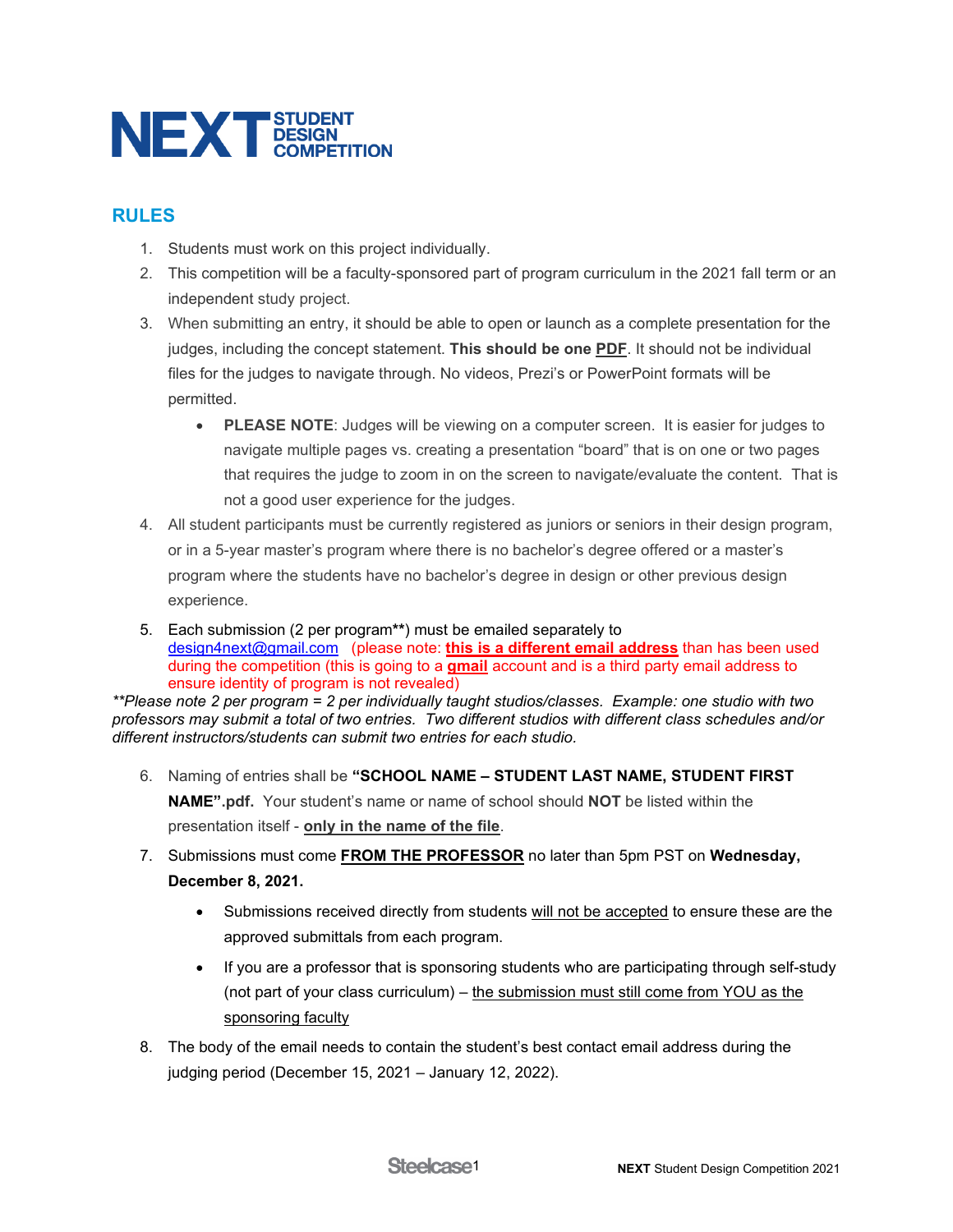- 9. **BEFORE SUBMITTING YOUR 2 SUBMISSIONS, please verify your students are available to travel on Feb. 21-23, 2022 for the final judging/presentations at our headquarters in Grand Rapids if they are chosen as one of our five semifinalists.** All travel arrangements and expenses will be made and covered by Steelcase (only flights originating and returning domestically in North America - U.S./Canada/Mexico); however, the **student must be present to be considered. Failure to attend in person will disqualify your student.**
- 10. The submission is to be the equivalent of a design development presentation to your client, NEXT.
- 11. The student's goal, through your submission, is to convince NEXT that your design will provide them the work environment they need to meet their goals.
- 12. Students will receive information about the client, general program requirements, client's mission and interests via the competition website: [NEXT Website](https://www.steelcase.com/discover/information/architects-and-designers/next-student-design-competition/) From this, students will know the type of space the client desires, what excites them and what their goals and needs are.
- 13. Students must use products (furniture, technology and architectural solutions) available from the variety of all **Steelcase Brands in our portfolio (including any Partner Brands)** for the project. Students are allowed to have up to 20% of the project be "custom" as applicable for feature areas. However, custom applications should remain economically feasible as most clients do not budget for a completely customized project.
- 14. Questions must be submitted **by professors only** via email at: [design4next@steelcase.com](mailto:design4next@steelcase.com)  Response times may vary; however, our goal will be to respond within 48 hours. The Q+A period begins on **September 13, 2021** and the deadline for submitting questions is **October 1, 2021**
- 15. All submissions are due at 5pm PST on **December 8, 2021**. Late submissions will not be considered.
- 16. All submissions need to be self-explanatory for the judges to evaluate. Only the semifinalists will have the opportunity to present their project to the panel. Judge's comments will only be provided to the semifinalists and honorable mention recipients.
- 17. Files should be in **PDF format** and be sized for easy review by our judges on a computer screen **(FILE SIZES SHOULDN'T EXCEED 20MB) It is a better experience for the judges to review as a series of slides (in landscape format) versus submitting as one or two page "virtual boards" that must be zoomed in on for review.**
- 18. **PLEASE NOTE**, the examples of prior projects (semifinalists) shown on the NEXT website are the final submittals for the (verbal) presentations delivered in person to the judges. These are **NOT** the initial submittals and have been edited/refined slightly by removing content that would not be appropriate for a visual/verbal presentation (some of the technical pages have been removed).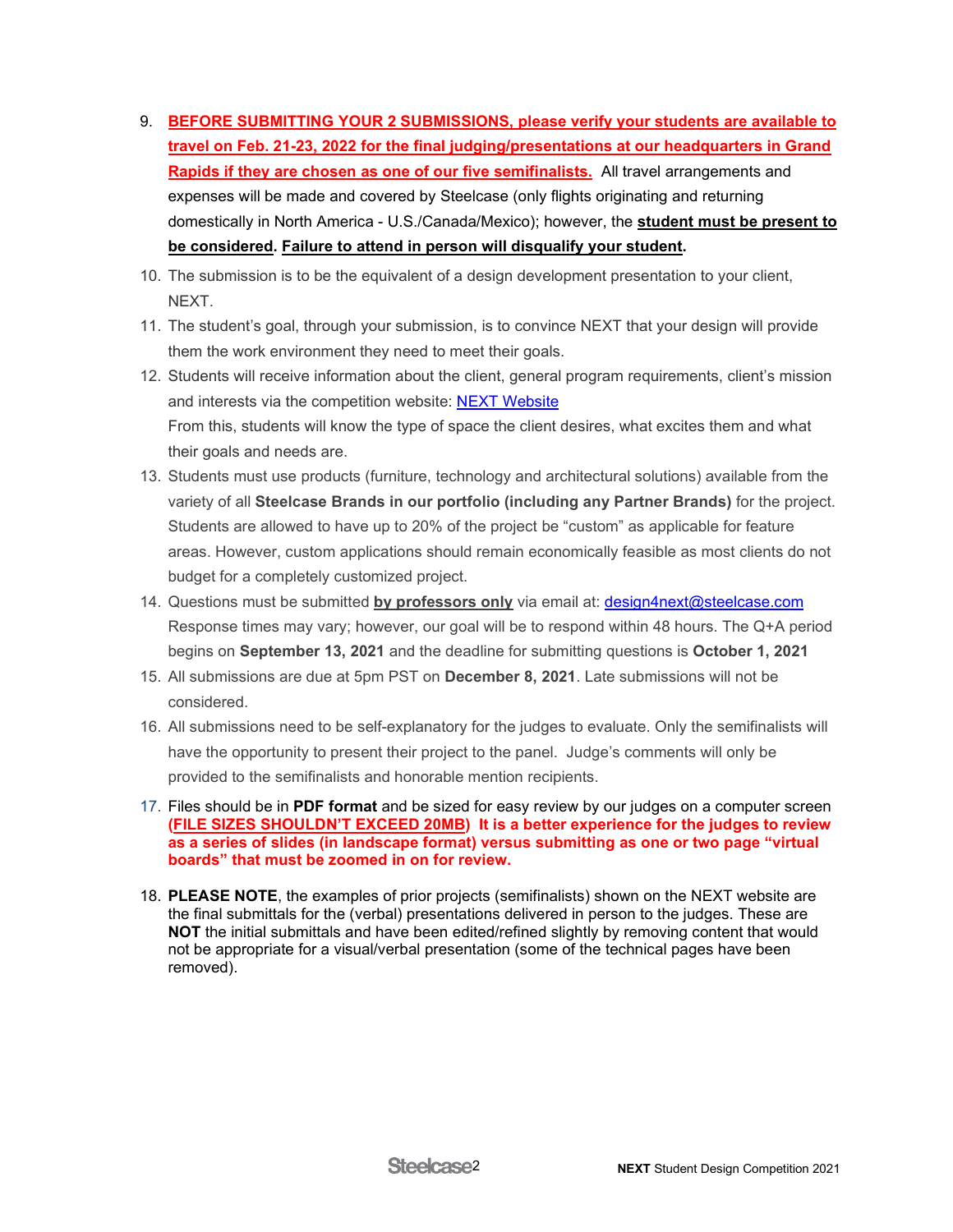## **19. Submissions must include the following (but not limited to):**

- Design concept statement (max 250 words). This should **clearly articulate** your inspiration for the design, how it is reflected in your solution and how it meets the client's requirements.
- Inspiration images that impacted your final solution. Images shall be compiled on a labeled, digital board.
- Clear explanation and visuals of how your research informed your Evidence Based Design solution
- Show concept development process **(hand sketches, bubble diagrams, concept models, etc.)**
- Rendered floor plan with rooms labeled and furniture shown. Scale: 1/8" = 1'-0" (0.3175cm = 0.3048m)
- Reflected ceiling plans are **(required)** for the **Work Cafe and Reception areas.** Include a legend with ceiling heights identified. Scale:  $1/8" = 1'-0"$  (0.3175cm = 0.3048m).
- A **minimum of one elevation section** is required to illustrate the **stair design** and how the  $7<sup>th</sup>$  and  $8<sup>th</sup>$  floor flow together.
- Perspective renderings **(minimum of 5, maximum of 10)**.
- High quality digital images of furniture, finish materials and lighting selections per area. All selections must be labeled and coded back to the room location. Please place all images, with labels, on a digital board(s).
- Student developed graphic logo for NEXT will be incorporated holistically reflecting their brand and culture in the space as part of the submission

## **DESIGN CHALLENGE**

NEXT is a start-up clean beauty cosmetics company that is based in the heart of New York City. NEXT was founded by a woman whose family migrated to the U.S. from Korea when she was 9 years old. As she started experimenting with a variety of cosmetics in her teens, she not only realized that some caused her skin irritation but also, she had difficulty finding solutions to match her skin tone. This was the spark that is now being realized with the launch of NEXT.

NEXT aspires to be an inclusive and diverse company that embraces all walks of life and celebrates the greatness of individuals as well as being vegan, cruelty-free, and sustainable. NEXT is inspired by New York City's deep-rooted culture which is a melting pot of many different core values. NEXT has decided they will be partnering with Steelcase to provide the furnishings for their new office space because of Steelcase's commitment to innovation, diversity, inclusion, and sustainability. The feel strongly that they want to partner with companies that match their core values.